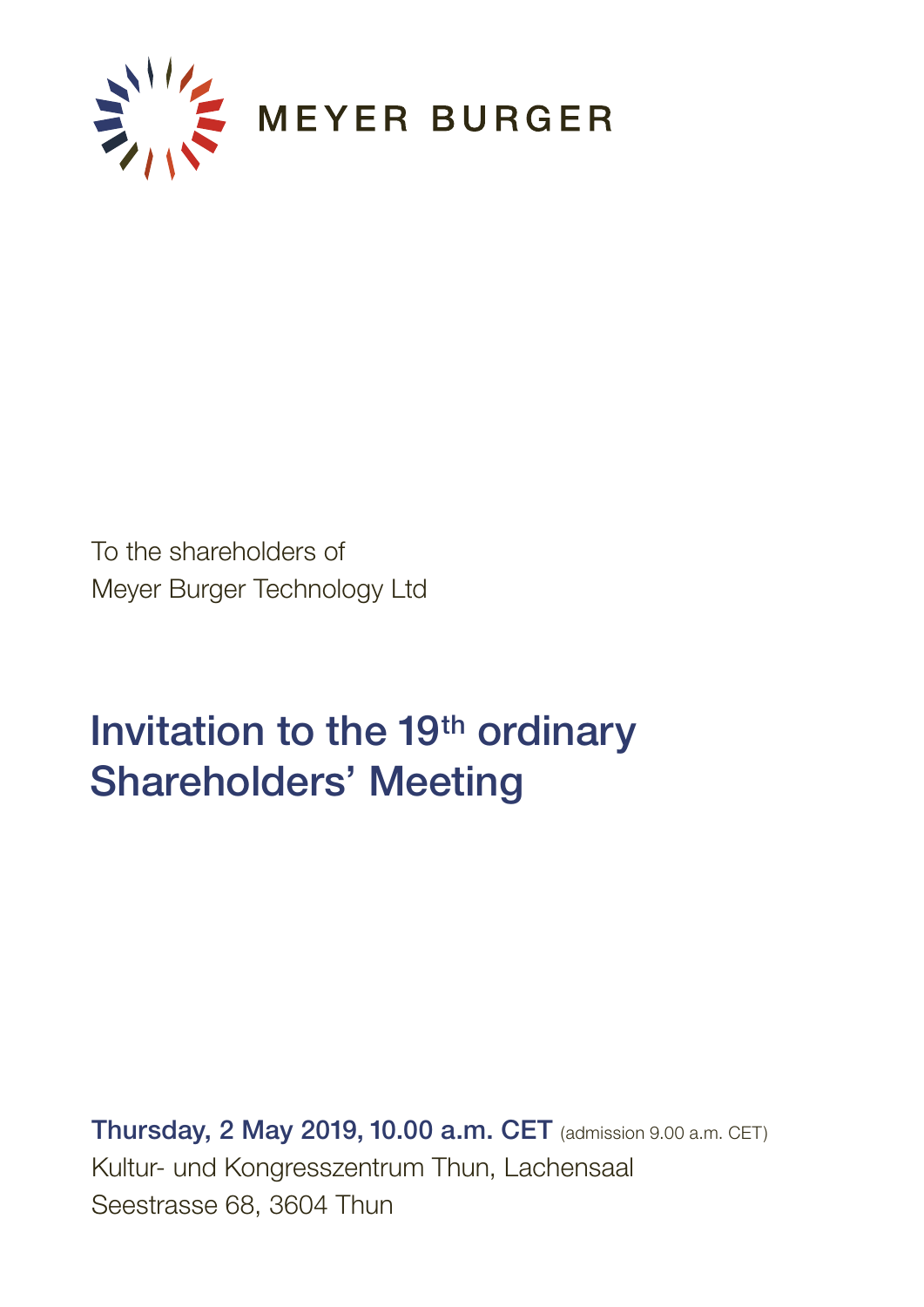

# Agenda and Motions of the Board

# 1. Annual Report 2018

## 1.1 Approval of the management report 2018, the annual financial statements 2018 and the consolidated financial statements 2018; presentation of the reports of the auditors

Motion of the Board of Directors: Approval of the management report, annual financial statements and consolidated financial statements for the business year 2018.

## 1.2 Consultative vote on the remuneration report 2018

Motion of the Board of Directors: Approval of the remuneration report 2018.

#### 2. Use of balance sheet result

Motion of the Board of Directors: Balance sheet loss of TCHF 359,369 to be carried forward.

| $Profit(+) / Loss(-)$ for the year | <b>TCHF</b> | $-157.352$ |
|------------------------------------|-------------|------------|
| Loss carried forward               | <b>TCHE</b> | $-202.017$ |
| Net loss (–) per 31 December 2018  | <b>TCHF</b> | -359.369   |
| Motion of the Board of Directors:  |             |            |
| Balance to be carried forward      | <b>TCHF</b> | -359.369   |
|                                    |             |            |

#### 3. Release of the members of the Board of Directors and of the Management

Motion of the Board of Directors: Release the members of responsible corporate bodies for the business year 2018.

#### 4. Election of the members of the Board of Directors

#### 4.1 Election of the members of the Board of Directors and election of the Chairman

Motion of the Board of Directors: Election of the members of the Board of Directors individually for a term of one year until the end of the next ordinary Shareholders' Meeting:

- 4.1.1 Re-election of Dr Franz Richter
- 4.1.2 Re-election of Hans-Michael Hauser
- 4.1.3 Election of Dr Remo Lütolf (and election as Chairman of the Board of Directors)
- 4.1.4 Election of Andreas R. Herzog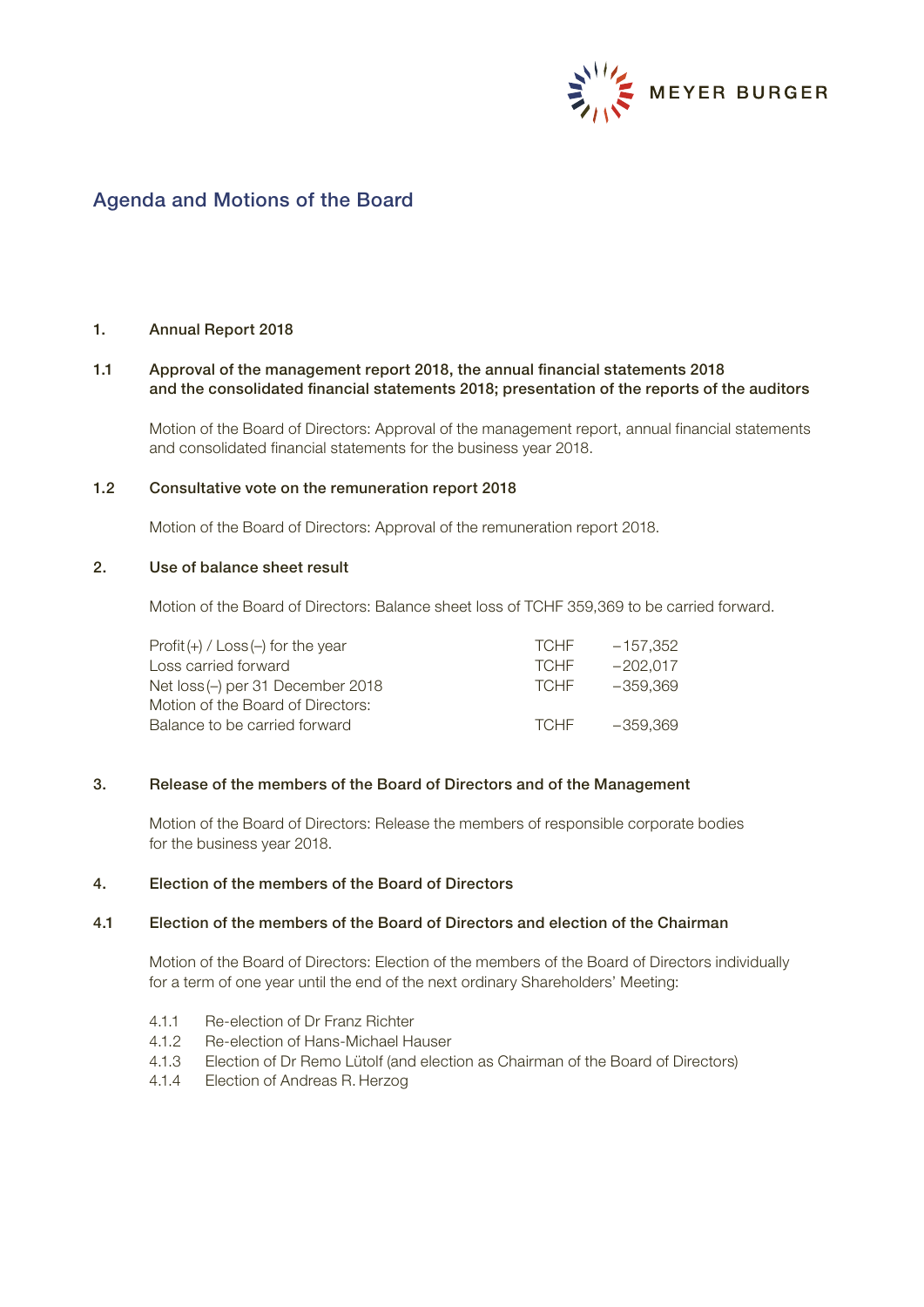

# 4.2 Election of the Nomination & Compensation Committee

Motion of the Board of Directors: Individual election of the following members of the Board of Directors in the Nomination & Compensation Committee for a term of one year until the end of the next ordinary Shareholders' Meeting:

- 4.2.1 Election of Hans-Michael Hauser
- 4.2.2 Election of Andreas R. Herzog

## 5. Election of Auditors

Motion of the Board of Directors: Re-election of PricewaterhouseCoopers Ltd, Bern, as auditors for another year.

## 6. Election of the Independent Proxy Holder

Motion of the Board of Directors: Re-election of lic. iur. André Weber as independent proxy holder of the Company for a term of one year until the end of the next ordinary Shareholders' Meeting.

#### 7. Vote on the remuneration for the Board of Directors and the Management

# 7.1 Vote on the total maximum amount of remuneration for the Board of Directors for the business year 2020

Motion of the Board of Directors: Approval of the total amount of remuneration for the Board of Directors of a maximum of CHF 750,000 for the business year 2020.

Comment of the Board of Directors: The reduction of the total maximum amount of remuneration compared to the maximum amount of remuneration for the Board of Directors for the business year 2019 of CHF 980,000 and the business year 2018 of CHF 1,080,000 (and an amount of CHF 943,261 for the business year 2018 actually being paid out) is primarily due to the reduced number of Board members and committee members going forward.

# 7.2 Vote on the total maximum amount of remuneration for the Management for the business year 2020

Motion of the Board of Directors: Approval of the total amount of remuneration for the Management of a maximum of CHF 3,400,000 for the business year 2020.

Comment of the Board of Directors: The reduction of the total maximum amount of remuneration compared to the total maximum amount of remuneration of the Management (Executive Board) for the business year 2019 of CHF 4,900,000 and the business year 2018 of CHF 4,700,000 (and an amount of CHF 3,795,439 for the business year 2018 actually being paid out) is mainly due to the reduced number of Executive Board members going forward, the elimination of the Delegate function and changes in the Long-Term incentive scheme. The proposed maximum total amount of the remuneration for the Executive Board members for the business year 2020 includes the fixed compensation (base salary), a variable Short-Term Incentive (STI), the allocation of share-based compensation – Long-Term Incentive (LTI) – and compensation in kind as well as social benefits containing social security payments to state provided social insurance schemes (AHV, IV, ALV, FAK) and contributions to the pension fund. Since 2018, Meyer Burger grants Performance Share Units (PSU) to the members of the Executive Board for the compensation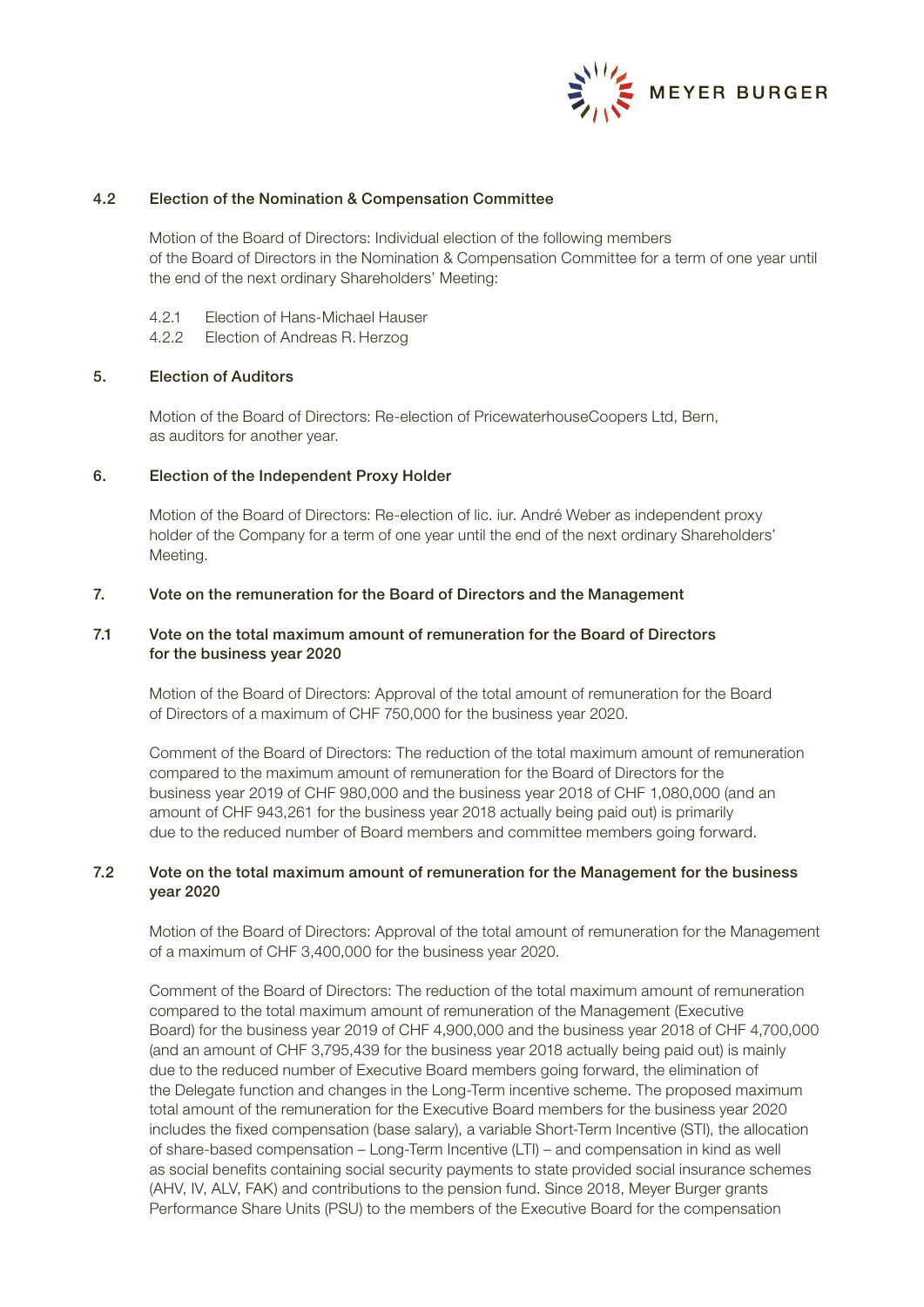

of the Long-Term Incentive (LTI). The LTI is linked to the relative share price performance (Total Shareholder Return – TSR) of Meyer Burger shares. This relative performance will be measured against the MAC Solar Index (www.macsolarindex.com). The actual vesting ratio (actual number of shares) after the expiration of the three year vesting period will depend on the relative development of the Total Shareholder Return (TSR) of the Company in the period between the grant date of the shares (grant date of the Performance Share Units) and the end of the vesting period. The actual number of shares that a member of the Executive Board will receive after the expiration of the vesting period under consideration of the relative TSR in comparison to the MAC Solar Index is calculated as a percentage points difference and can vary between a minimum of 0% and a maximum of 150%.

Detailed description on the compensation to the members of the Executive Board can be found in the Remuneration Report 2018 pages 59 ff. of the Annual Report 2018.

## 8. Amendments of the Articles of Association: Modification of the authorised capital

Article 3a of the Articles of Association provides for an authorised capital in the amount of up to CHF 1,535,579 (30,711,580 fully paid-in registered shares). The respective authorisation of the Board of Directors to increase the share capital will expire on 2 May 2020. In order to maintain the ability to implement new projects, the Board of Directors proposes to the Shareholders' Meeting to maintain the authorised capital of up to CHF 1,535,579 through the issuance of up to 30,711,580 fully paid-in registered shares with a nominal value of CHF 0.05 each. Increases by firm underwriting are permitted. The Board of Directors shall be authorised to execute a possible capital increase out of this authorised capital until 2 May 2020. The issue price shall be determined by the Board of Directors. The Board of Directors proposes to further restrict the possibilities to exclude the subscription rights of the shareholders and in particular to abolish such possibilities in the case of a public offer for shares of the company.

Motion of the Board of Directors: Modification and amendment of authorised capital and replacement of article 3a of the Articles of Association with a new article 3d of the Articles of Association (unofficial translation of the German original text).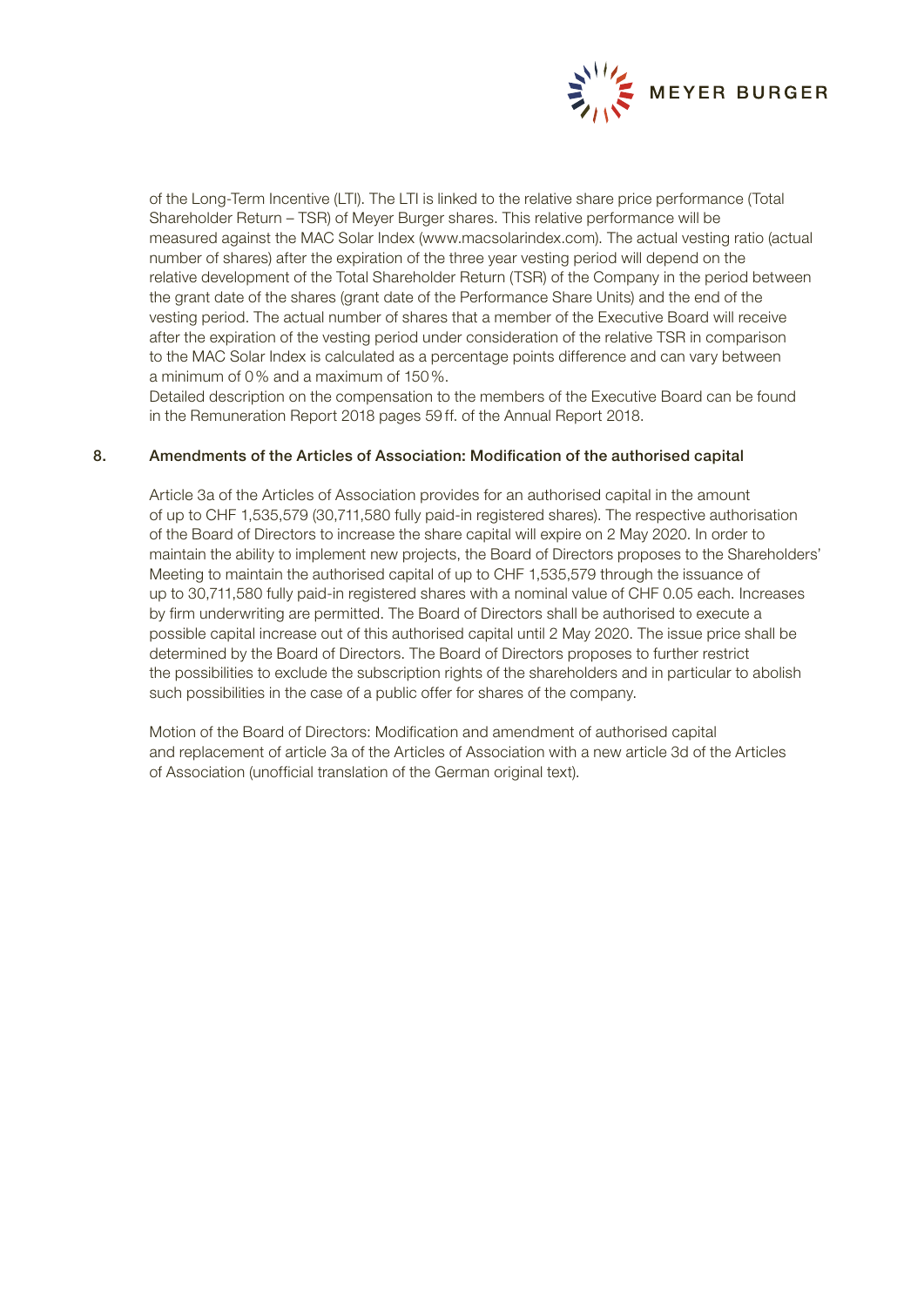

Previous Version

# "Art.3a: Authorised Capital

The Board of Directors is authorised, at any time until 2 May 2020, to increase the share capital by a maximum aggregate amount of CHF 1,535,579 through the issuance of a maximum of 30,711,580 fully paid-in registered shares with a nominal value of CHF 0.05 each.

The Board of Directors is entitled including in the case of a public offer for shares of the company to restrict or exclude the subscription rights of the shareholders and allocate them to third parties, if the new shares are to be used (1) for the acquisition of enterprises, parts of enterprises, participations or new investment plans or in case of a placement of shares for the financing or re-financing of such transactions, (2) for the purpose of the participation of strategic partners or for the purpose of broadening the shareholder constituency in certain investment markets or (3) for the rapid and flexible creation of equity capital through a placement of shares, which would only be possible with difficulties with subscription rights.

The capital increase may occur by means of underwriting and/or partial increases. The Board of Directors is entitled to set the issue price of the shares, the type of contribution and the date of entitlement to dividends. Upon acquisition, the new registered shares are subject to limitations for registration in the share register in accordance with Article 4 of the Articles of Association."

New Version

#### "Art.3d: Authorised Capital

The Board of Directors is authorised, at any time until 2 May 2020, to increase the share capital by a maximum aggregate amount of CHF 1,535,579 through the issuance of a maximum of 30,711,580 fully paid-in registered shares with a nominal value of CHF 0.05 each.

The Board of Directors is entitled including inthe case of a public offer for shares of the company to restrict or exclude the subscription rights of the shareholders and allocate them to third parties, if the new shares are to be used (1) for the acquisition of enterprises, parts of enterprises, participations or new investment plans or in case of a placement of shares for the financing or re-financing of such transactions, (2) for the purpose of the participation of strategic partners or for the purpose of broadening the shareholderconstituency in certain investment markets or (3) for the rapid and flexible creation of equity capital through a placement of shares, which would only be possible with difficulties with subscription rights.

The capital increase may occur by means of underwriting and/or partial increases. The Board of Directors is entitled to set the issue price of the shares, the type of contribution and the date of entitlement to dividends. Upon acquisition, the new registered shares are subject to limitations for registration in the share register in accordance with Article 4 of the Articles of Association."

Comment of the Board of Directors: The Board of Directors proposes in the new version of Article 3d the deletion of takeover defense measures, previously included in the old version 3a. The authorised capital gives the Board of Directors a certain, limited flexibility for participations in companies or in strategic partners or for the rapid and flexible creation of equity capital within a few days or hours (if necessary), compared to a full rights offering that takes several weeks and requires a formal offering prospectus.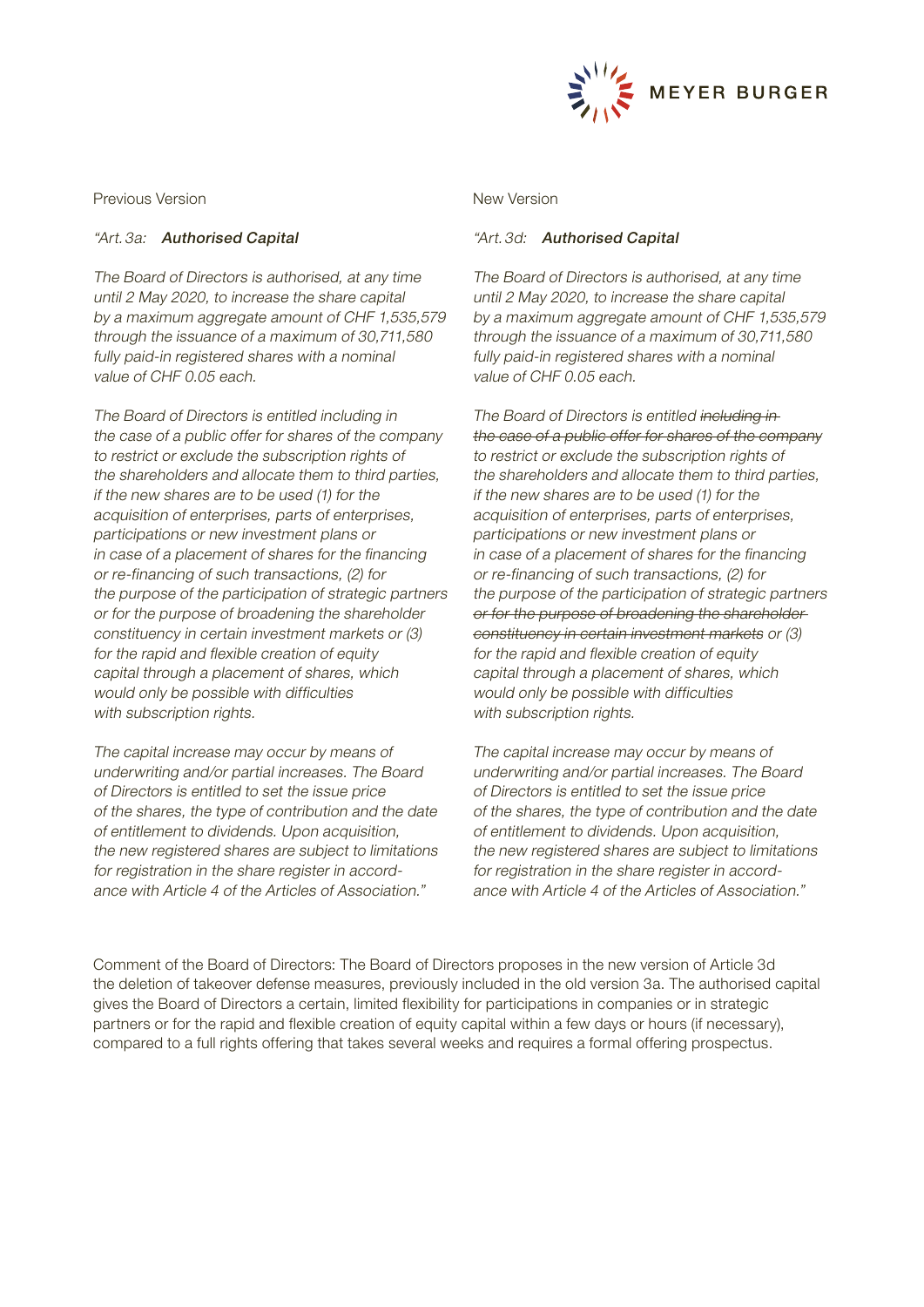

# 9. Amendments of the Articles of Association: Cancellation Art.3a of the Articles of Association (Cancellation of authorised capital)

**Shareholder proposal:** Sentis Capital PCC proposes the cancellation of Art. 3a of the Articles of Association.

Proposal of the Board of Directors: The Board of Directors proposes the rejection of this motion. The Board of Directors considers the remaining authorised capital of CHF 1,535,579.00 (30,711,580 registered shares), which remains after the transaction with Oxford PV, as a flexible instrument for participations in companies or in strategic partners or for the rapid and flexible creation of equity capital through a placement of shares that would only be possible with difficulties with subscription rights. The Board of Directors therefore considers keeping authorised capital in the remaining amount of CHF 1,535,579 to be in the interest of the company and its shareholders.

# 10. Amendments of the Articles of Association: Amendment of Art.8 of the Articles of Association (Shareholders' right to convene a General Meeting of Shareholders)

Shareholder proposal: Sentis Capital PCC proposes to replace Art. 8 para. 2 of the Articles of Association with the following wording:

"The General Meetings shall be convened by resolution of the General Meeting or the Board of Directors, at the request of the auditors or if one or more shareholders representing together at least 5% of the voting share capital request in writing to the Board of Directors that the General Meeting be convened, stating the item to be discussed and the proposals."

(The only change to the current Art.8 para. 2 of the Articles of Association is to lower the threshold for convening a General Meeting from 10% to 5%.)

Proposal of the Board of Directors: The Board of Directors proposes the rejection of this motion. The Board of Directors considers the 10% threshold limit to request a General Meeting to be in line with prevailing market practice in Switzerland and appropriate in view of the size of the company. Moreover, lowering the threshold may lead to undue disruption caused by numerous requests for General Meetings.

## 11. Amendments of the Articles of Association: Amendment of Art.10 of the Articles of Association (Shareholders' right to place items on the agenda)

Shareholder proposal: Sentis Capital PCC proposes to replace Art.10 of the Articles of Association with the following wording:

"Shareholders representing at least 3% of the voting share capital or shares with a total par value of CHF 1,000,000 may request that an item be placed on the agenda for the attention of the General Meeting of Shareholders, whereby the item must be requested in writing to the Board of Directors 45 days prior to the General Meeting of Shareholders, stating the item to be discussed and the proposals."

(The only changes are the lowering of the limit for putting items on the agenda from 10% to 3% and the introduction of the second limit of CHF 1,000,000 nominal value.)

Proposal of the Board of Directors: The Board of Directors proposes the approval of this motion.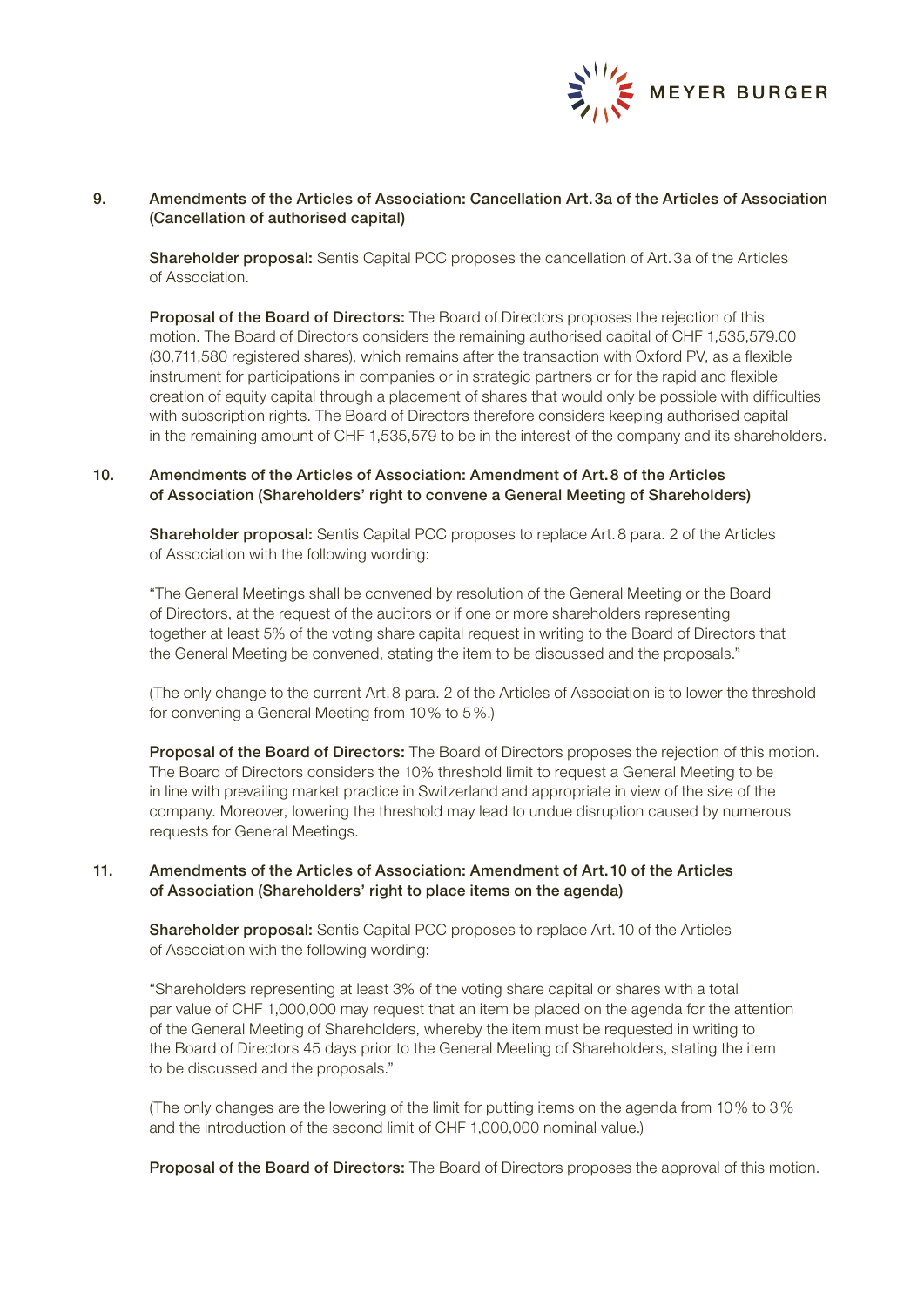

# 12. Amendments of the Articles of Association: Amendment of Art.10 of the Articles of Association (Announcement of the Annual Report)

**Shareholder proposal:** Sentis Capital PCC proposes to amend Art. 10 of the Articles of Association by the following new paragraph (new paragraph 2 of Art.10):

"The Company shall publish its annual report no later than 55 days before the General Meeting."

Proposal of the Board of Directors: The Board of Directors proposes the rejection of this motion. The Board of Directors wants to keep flexibility in the timing for publication of the annual financial statements and the date of the General Meeting. Such a timing limit set in the Articles of Association would be very unusual and not in line with market practice.

# 13. Amendments of the Articles of Association: Amendment of Art.28 of the Articles of Association (Mandates outside the MBT)

Shareholder proposal: Sentis Capital PCC proposes to replace Art.28 of the Articles of Association with the following wording:

"The members of the Board of Directors and the Executive Board may not hold or exercise more than the following number of additional activities in the highest management or administrative bodies of other legal entities which are obliged to be registered in the Commercial Register or in a comparable foreign register and which are not controlled by the Company or do not control the Company:

- 10 mandates (for members of the Board of Directors) or 3 mandates (for members of the Executive Board) in the highest management or administrative bodies of other legal entities,
- of which 5 mandates (for members of the Board of Directors) and 1 mandate (for members of the Executive Board) for public companies and
- 10 (for members of the Board of Directors) or 2 (for members of the Executive Board) non-remunerated mandates with non-profit, charitable or other not-for-profit legal entities, whereby reimbursement of expenses does not count as remuneration.

Several mandates with different companies belonging to the same group count as one mandate. The above limitation does not apply to mandates held by a member of the Board of Directors or the Executive Board on behalf of the Company (e.g. joint ventures or pension funds of these legal entities or in companies in which this legal entity holds a significant (non-consolidated) interest). The acceptance of mandates/employments by members of the Executive Board outside the Meyer Burger Group requires the prior approval of the Board of Directors. The Board of Directors may refuse approval at its own discretion."

Proposal of the Board of Directors: The Board of Directors proposes the approval of this motion.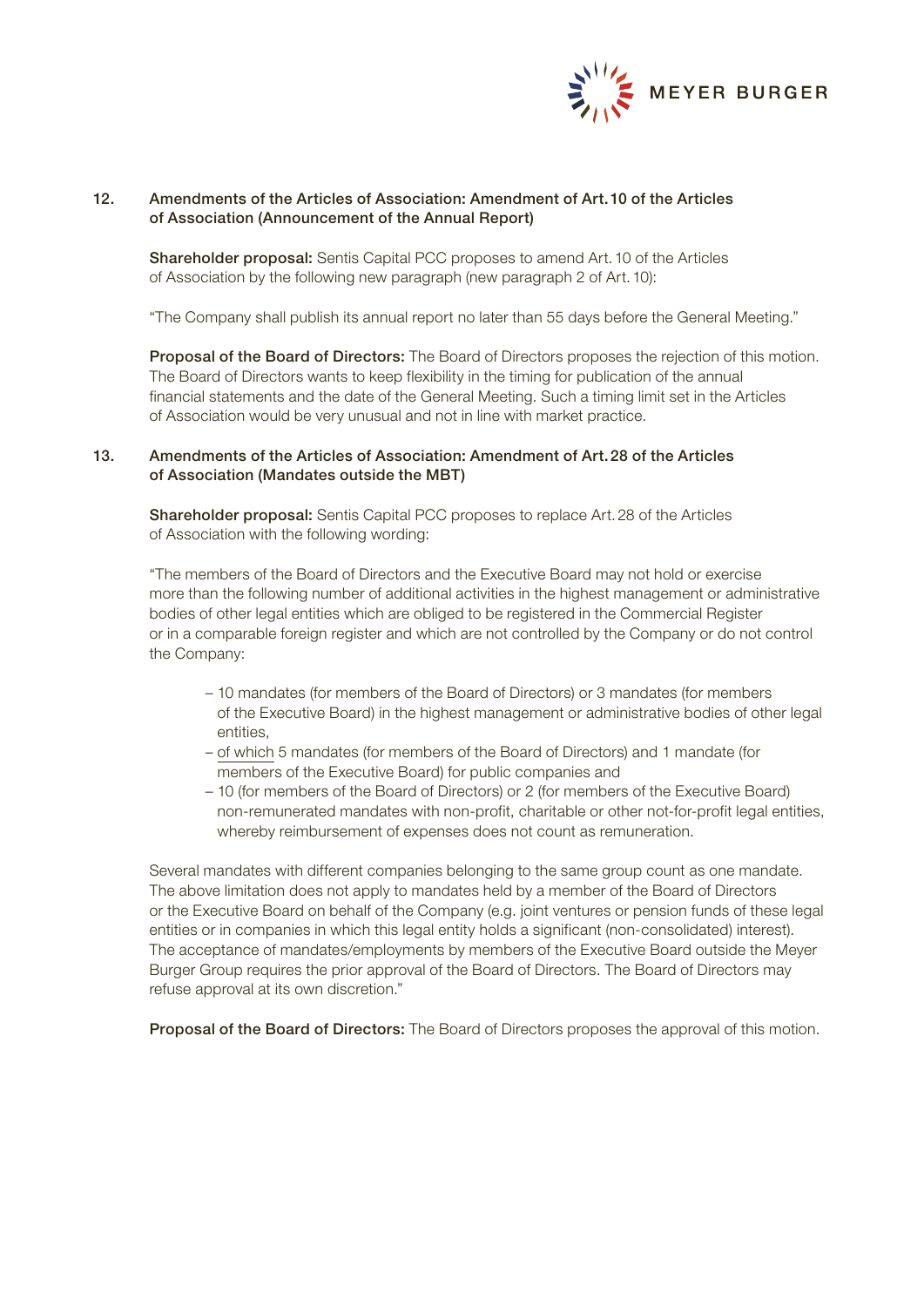

# 14. Amendments of the Articles of Association: Amendment of Art.35 of the Articles of Association (Term of office of the auditors)

Shareholder proposal: Sentis Capital PCC proposes to amend Art.35 of the Articles of Association by adding the following sentence:

"The entire term of office is limited to 10 years."

Proposal of the Board of Directors: The Board of Directors proposes the rejection of this motion. A strict time limit for the maximum term of office of 10 years for the auditors is not customary and exceeds even new regulations in the EU regarding the maximum term of office for the auditors.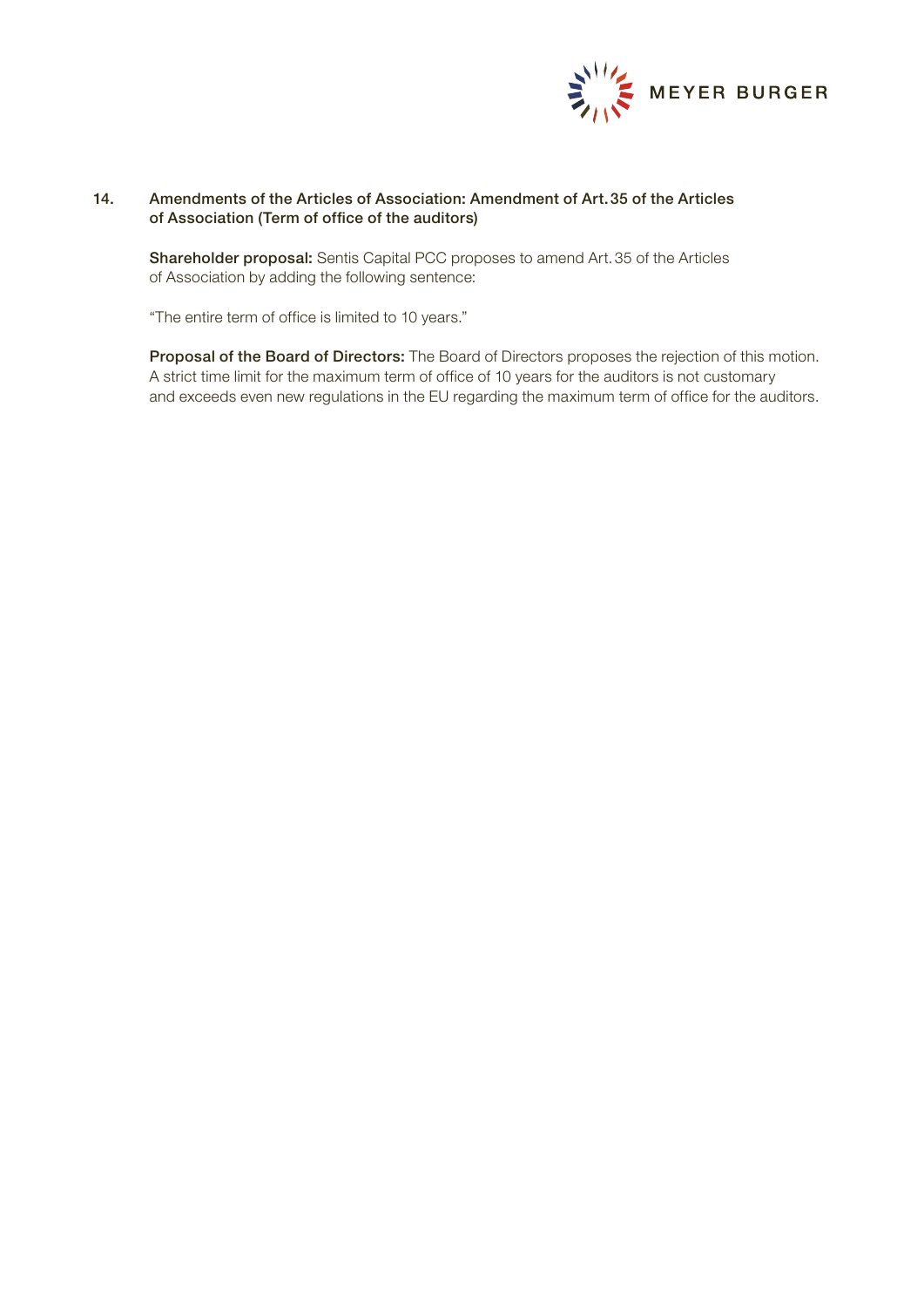

# Voting right

Shareholders who are registered on 2 April 2019 (the qualifying date) in the share register are entitled to vote. In the period from 2 April 2019 until the day following the Shareholders' Meeting on 2 May 2019 no entry is made into the share register.

# Documentation

The annual report with the management report 2018, the annual financial statements 2018, the consolidated financial statements 2018 and the remuneration report 2018 as well as the reports of the auditors are available for inspection at the Company's headquarters, Schorenstrasse 39, 3645 Gwatt/Thun, and can be ordered there. Furthermore, these documents can be viewed on the internet under https://www.meyerburger.com/ch/en/meyer-burger/investor-relations/ financial-reports-publications/.

## Invitation, registration and admission cards

Shareholders, who are registered in the share register on 2 April 2019, will receive the invitation to the ordinary Shareholders' Meeting directly. The shareholders are asked to return the enclosed registration form by 23 April 2019 (date of receipt) if they intend to participate at the Shareholders' Meeting.

Following the return of the registration form to the Company the shareholders of Meyer Burger Technology Ltd will receive the admission card and the voting material.

# Granting of powers of attorney

Shareholders who are unable to participate in the Shareholders' Meeting may appoint as a representative another shareholder, a third party or Mr lic. iur. André Weber, Attorney at Law, Bahnhofstrasse 10, 8001 Zurich, as the independent proxy holder in the sense of Article 689c CO.

In such cases, the power of attorney on the back of the application has to be completed accordingly and returned to the representative. By signing the application, the independent proxy holder is authorised to approve the proposals of the Board of Directors, should no other instructions in writing have been given. This also applies where the Shareholders' Meeting votes on motions, which are not listed in the invitation. In the case of compelling reasons, the independent proxy holder has the right of substitution to a third party.

# Electronic remote voting through electronic authorisations and instructions to the independent proxy holder

The necessary login-data for the electronic remote voting are enclosed to this invitation. Authorisations and instructions can be issued electronically no later than 30 April 2019 at 10:00 p.m.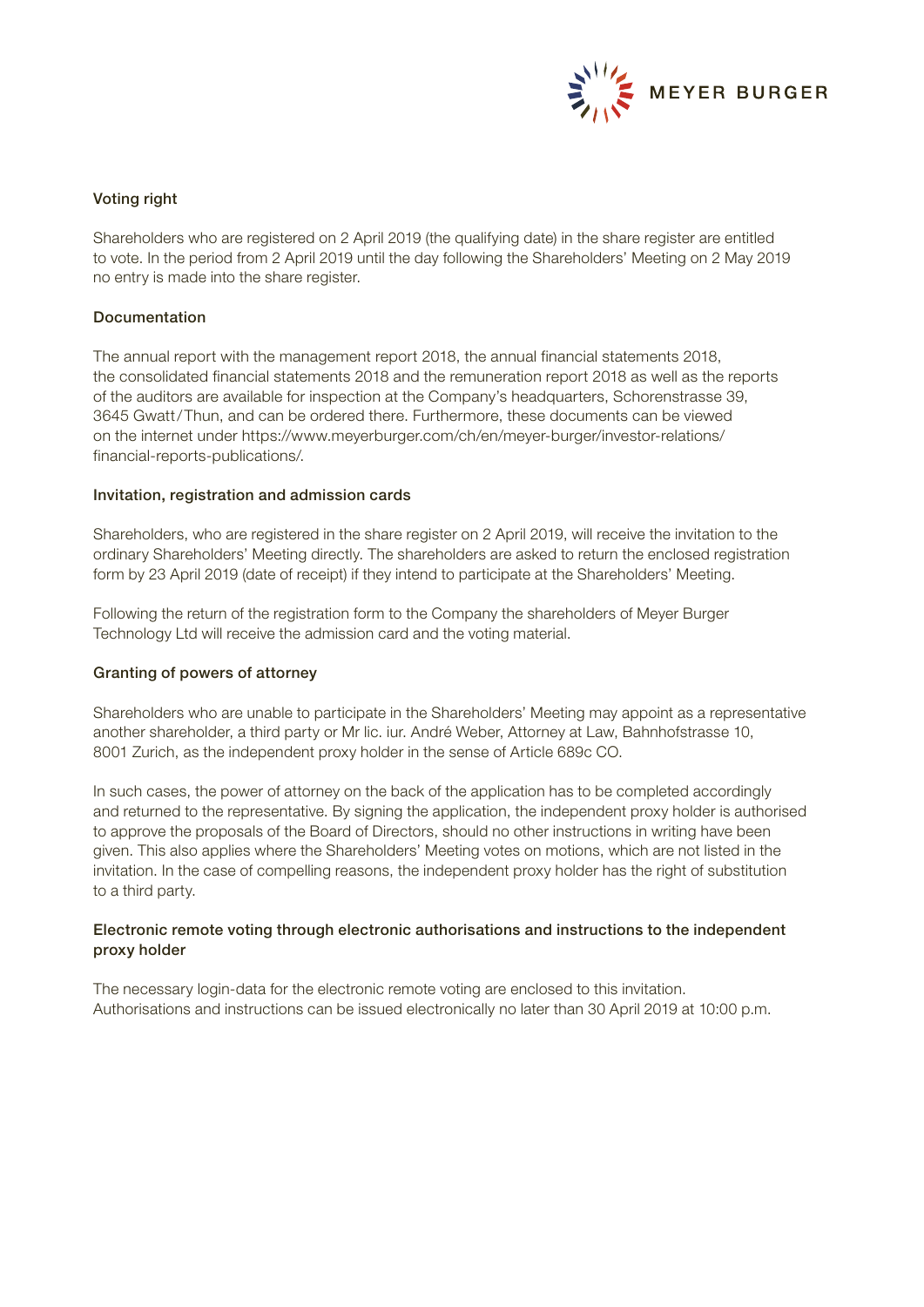

# Electronic registration and issuance of power of attorney via "InvestorPortal" shareholder platform

# Dear Shareholder

Using the "InvestorPortal" shareholder platform, you can electronically order your entrance card to the general meeting or you have the option of authorising the Independent Proxy Holder. When authorising the Independent Proxy Holder, you have the option of issuing instructions.

If you do not wish to use the "InvestorPortal" shareholder platform, we ask you to ignore this description.

#### It works like this:

- 1. Visit https://ip.computershare.ch/meyerburger.
- 2. You are now asked to enter your shareholder number and password, which you will find on the registration to the Shareholders' Meeting.
- 3. Accept the terms of use.
- 4. You can now order your entrance card or authorise the Independent Proxy Holder to exercise your voting rights.
- 5. Click on "CONFIRM" to save your selection.

#### Important note:

Electronic issuance of instructions and powers of attorney for the 2019 general meeting is possible at any time up to 10:00 p.m. on 30 April 2019. By issuing electronic instructions and powers of attorney, you waive any attendance in person at this year's general meeting. If you issue instructions to the Independent Proxy Holder both electronically and in writing, the electronic instructions alone will be taken into consideration.

If you have any questions, please contact Computershare Switzerland Ltd, operator of the "InvestorPortal" shareholder platform, by email at business.support@computershare.ch or by phone on +41 62 205 77 50 (08:00 to 17:00).

Gwatt/Thun, 9 April 2019 **Meyer Burger Technology Ltd** On behalf of the Board of Directors:

Dr Alexander Vogel, Chairman

Meyer Burger Technology Ltd Schorenstrasse 39 CH-3645 Gwatt/Thun Phone +41 33 221 28 00 Fax +41 33 221 28 08 mbtinfo@meyerburger.com